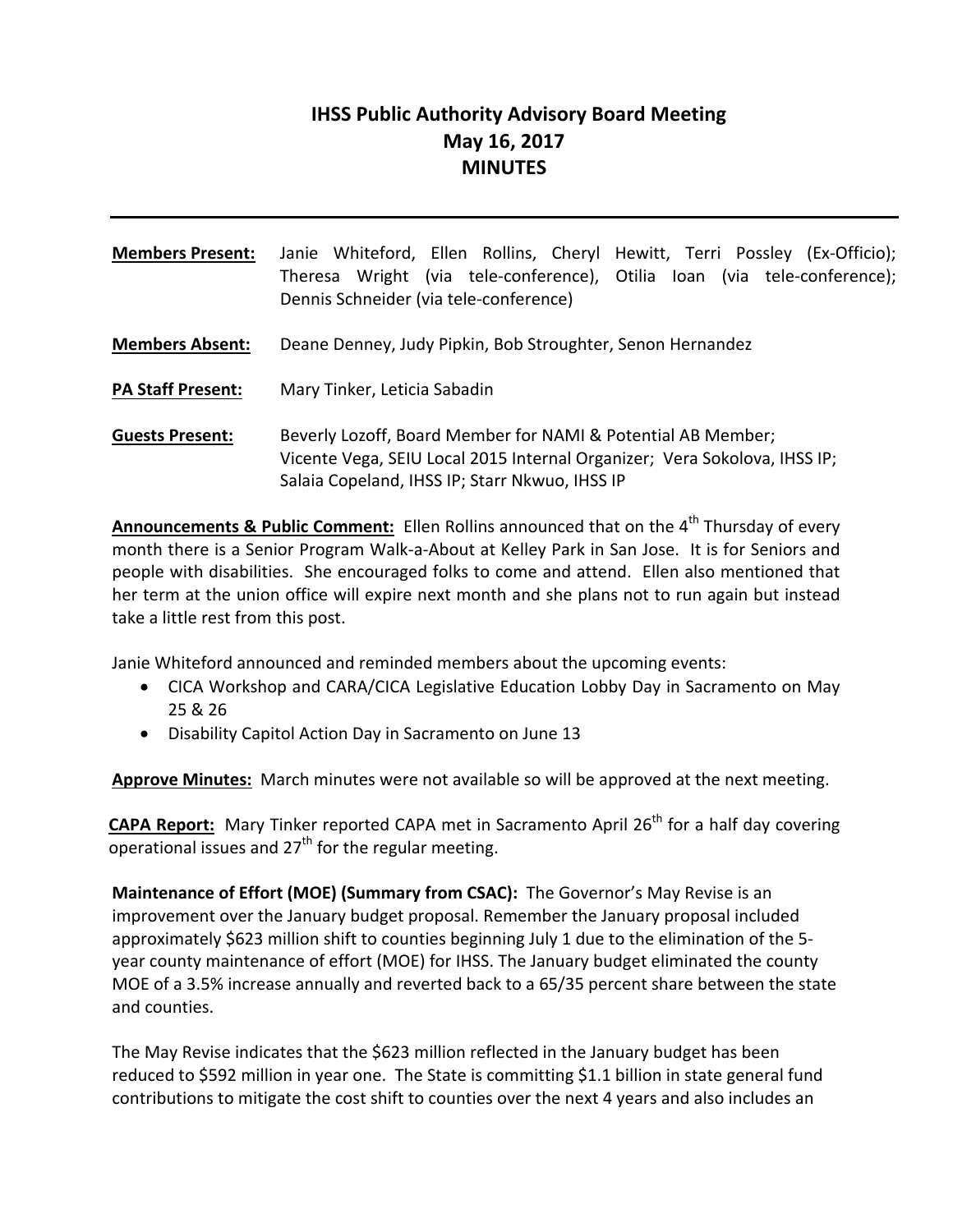ongoing state general fund contribution into future years. The \$1.1 billion is allocated as follows:

- Year One--\$400 million
- Year Two--\$330 million
- Year Three--\$200 million
- Year Four & Every Thereafter--\$150 million.

**MOE AND INFLATOR:** The proposal includes a new MOE with a stepped inflator. In year 1, the inflator is zero and a new MOE base is set. In 2018-19, the inflator is 5%, and it then rises to 7% in year 3. However, there are allowances starting in year 2 for an economic downturn in which sales tax revenues decline. In this scenario, during years with no sales tax growth, the inflator is zero. If sales tax growth is between .01 and 2 percent, the inflator is cut in half for that year.

**VLF AND SALES TAX GROWTH** The proposal would redirect all 1991 Vehicle License Fee (VLF) growth – not base revenues – from the Health, Mental Health, and County Medical Services Program (CMSP) Subaccounts for the first three years, and then 50 percent of VLF growth in years 4 and 5. Growth due to the Social Services Subaccount is already dedicated to state CalWORKs costs. Base revenues would not be adjusted for growth during the 5‐year redirection. Sales tax growth would be redirected for 5 years, too, but only after it has funded caseload growth on a cash basis. The state would also continue to redirect VLF growth from the Health Subaccount under AB 85 (Chapter 24, Statutes of 2013) to help fund state CalWORKs costs.

**IHSS ADMINISTRATVE COSTS:** The state would also fund all county IHSS administrative costs for the current year. These costs were running approximately \$60 million over the current year budgeted amount, so this would provide assurance to counties that these costs would be covered up to July 1.

**BOE ERROR:** The proposal holds counties harmless from any impacts related to the Board of Equalization (BOE) error in allocating Proposition 172, 1991 Realignment, and 2011 Realignment revenues to counties through fiscal year 2015‐16. The estimated value of this forgiveness ranges from \$100 to \$300 million.

**HARDSHIP LOANS:** For counties that may experience a financial hardship under this proposal, the state would entertain an individual low-interest loan on a case-by-case basis. All elements of these loans – their structure, timeline, and required documentation – have yet to be developed.

**COLLECTIVE BARGAINING AND WAGES:** The proposal does not reinstate statewide collective bargaining, but retains bargaining at the local level. The Governor is proposing changes to the wages and collective bargaining for IHSS workers. First, the state is increasing its \$12.10 per hour state wage participation cap, which had been in place since 2007-08. Now it will "float" the state's wage participation cap \$1.10 above the state minimum wage, and when the full \$15 per hour state minimum wage is reached, the cap will then be increased for inflation. For counties currently at or exceeding the \$12.10 cap, the state will pay for 65 percent of the costs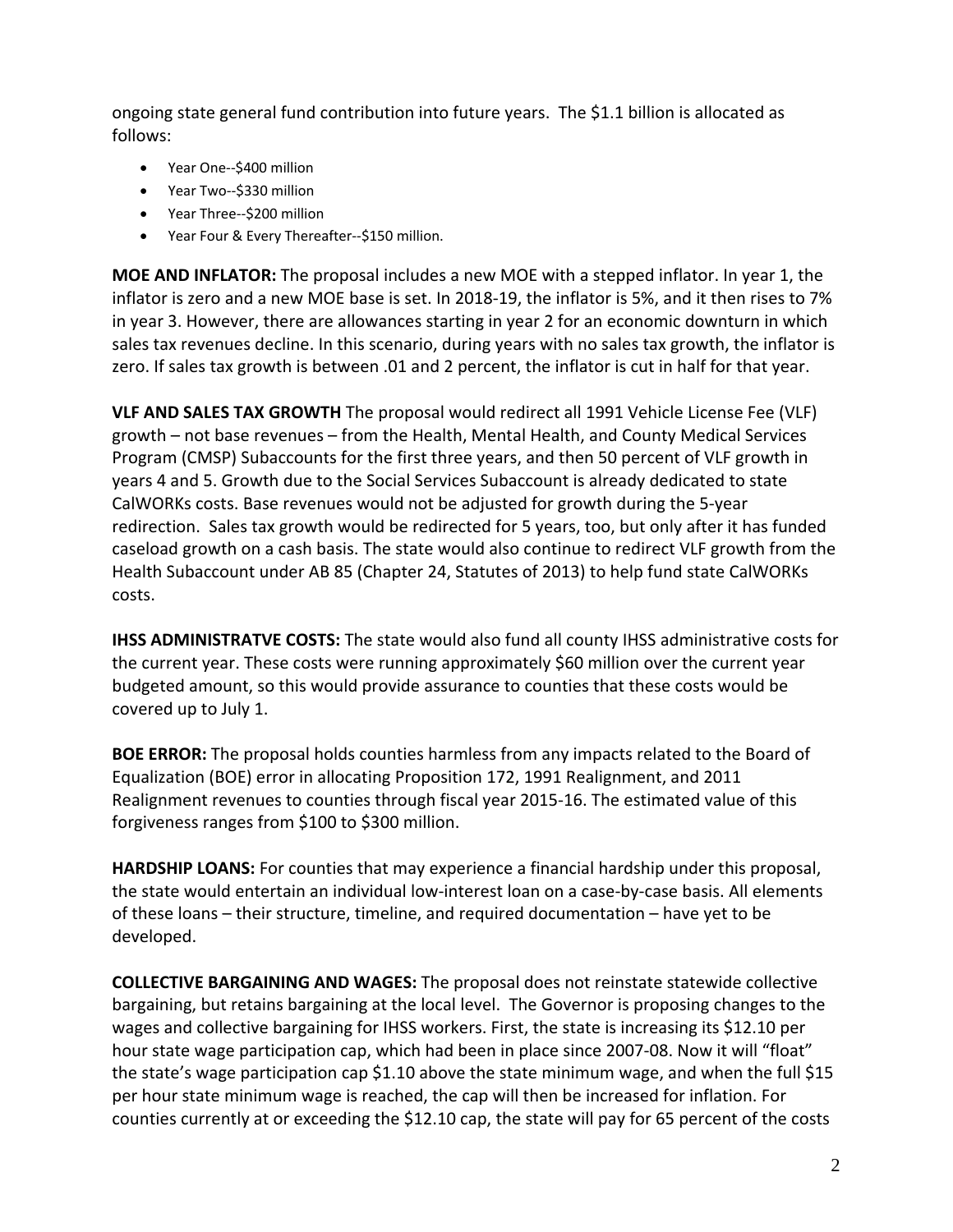up to a maximum 10 percent increase in costs over three years. Lastly, the proposal would require all counties to conclude bargaining with IHSS workers within nine months (April 1, 2018), or the union may appeal to the Public Employees Relations Board.

**FLSA update:** I will leave this for Terri to provide any updates here—things are very slow from the Public Authority side of FLSA. Staff assisted 12 providers with one‐on‐one training on how to complete their timesheets correctly to avoid OT problems.

Shannin Prather our Training Manager developed a great new video that instructs providers on how to complete their timesheets and prevent OT issues. It is on the PA website and available to anyone who wants to view it. We have had over 375 views of the video since going live with it 2 weeks ago.

**Paid Sick Leave:** CDSS discussions regarding a back‐up system are on hold until the MOE funding for counties is finalized.

**Electronic Visit Verification:** The Federal 21st Century Cures Act was signed December 2016 and mandates all states to require EVV by January 2019.

- EVV requires capturing daily start and stop time, and the type of each service provided. Neither are currently captured in the IHSS program.
- CDSS is assessing these new requirements and their impact to the IHSS program. Any approach for implementation will include extensive stakeholder participation.

# **Electronic Timesheets –Timeline and Activities:**

- May 2017—Implement in three pilot counties: Sacramento, Yolo and Riverside
- July 2017 Target date for statewide implementation pending outcome of the pilot

**Legislative Update:** The May Revise was released a day early. The budget hearing was held yesterday and today, to hammer out remaining details. While that important work is being undertaken, policy committees and fiscal committees continue to meet. Also this month, we'll likely see our tracked bill reduce substantially when several bills meet their death‐by‐suspense‐ calendar. We'll also see a flurry of floor activity in both houses, as we approach the summer recess deadline. For a more exhaustive list go to the CAPA website at www.capaihss.org

# **AB 237 (Gonzalez‐Fletcher): In‐Home Supportive Services**

Current law authorizes certain Medi‐Cal recipients to receive waiver personal care services, as defined, in order to allow the recipients to remain in their own homes. Current law requires that in‐home supportive services and waiver personal care services be performed by providers within a workweek that does not exceed 66 hours per week, as reduced by a specified net percentage. This bill would increase the maximum hours per week that providers may perform personal care services from 66 to 70 3/4 hours per week. *This bill is currently in the possession of Assembly Appropriations Committee, but has yet to be scheduled for hearing.* **Position: Support**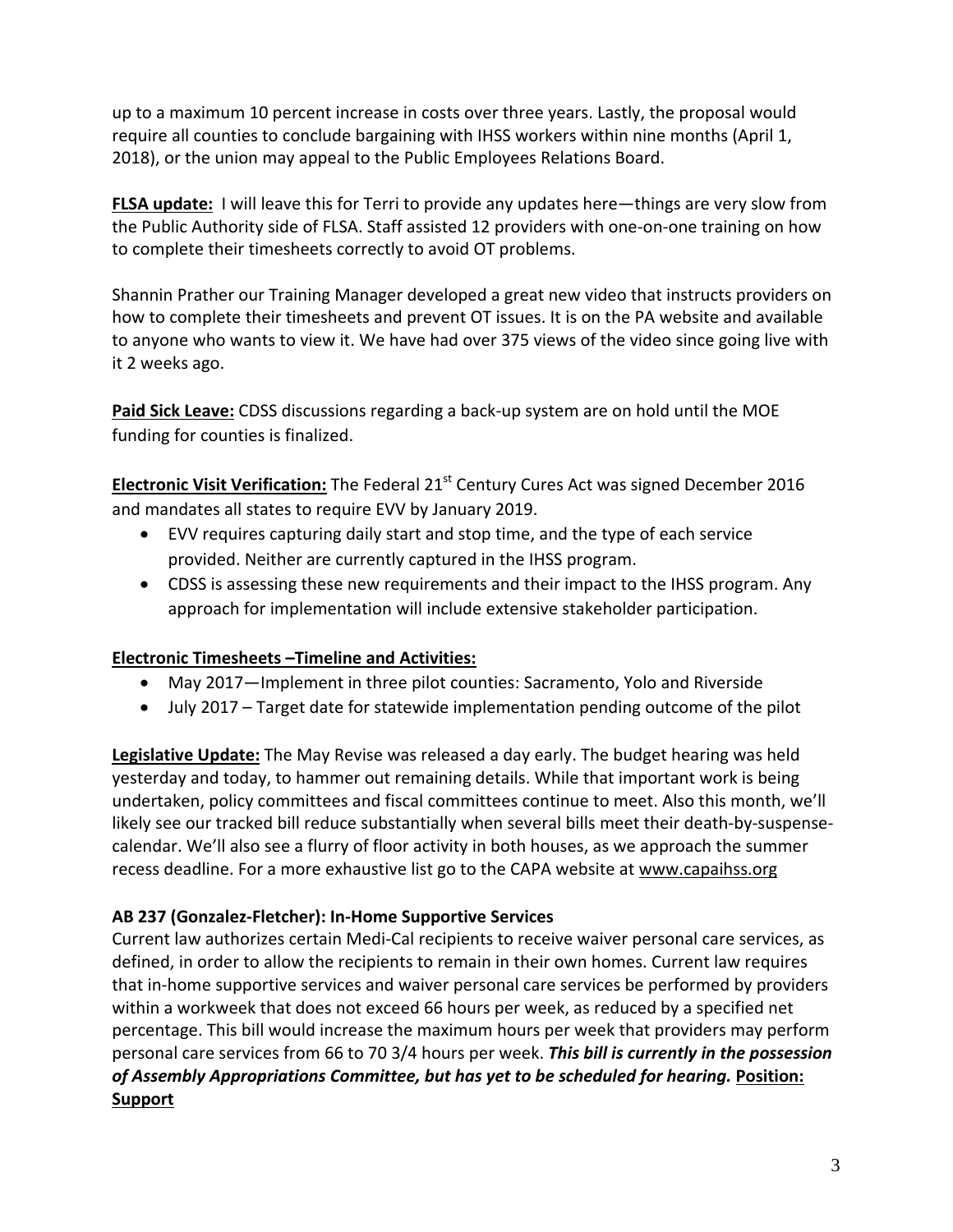### **AB 432 (Thurmond): Personal Care Services**

Would authorize the California In‐Home Supportive Services Authority and certain other entities to meet and confer in good faith regarding wages, benefits, and other terms and conditions of employment with representatives of recognized employee organizations for an individual who is employed by a recipient of waiver personal care services and would make conforming changes. This bill contains other related provisions and other existing laws. *This was placed on the Assembly Appropriations Committee suspense calendar, and it will be acted upon later this month.* **This is CAPA's Sponsored bill.**

#### **AB 675 (Ridley‐Thomas): Medi‐Cal: In‐Home Supportive Services: funding.**

Would appropriate \$650,000,000 from the General Fund to the Department of Health Care Services for the purpose of continuing to make IHSS available to Medi‐Cal beneficiaries through Medi‐Cal managed care health plans under the Coordinated Care Initiative. *This bill has been referred to the Assembly Appropriations Committee, but has yet to be scheduled for a hearing.* **Position: Support in Concept.**

#### **AB 796 (Kalra): Public Social Services: SSI/SSP**

Current law prohibits, for each calendar year, commencing with the 2011 calendar year, any cost-of-living adjustment from being made to the maximum benefit payment unless otherwise specified by statute, except for the pass along of any cost-of-living increase in the federal SSI benefits. Current law continuously appropriates funds for the implementation of SSP. This bill would reinstate the cost-of-living adjustment beginning January 1 of the 2018 calendar year. *This bill has been placed on the Assembly Appropriations suspense calendar, where it will be acted upon later this month.* **Position: Support**

#### **AB 806 (Kalra): Personal Income Taxes: credit: family caregiver**

The Personal Income Tax Law allows various credits against the taxes imposed by that law. This bill would allow a credit against those taxes for each taxable year beginning on or after January 1, 2018, in an amount equal to 50% of the amount paid or incurred by a family caregiver during the taxable year for eligible expenses, as defined, not to exceed \$1,000. This bill would take effect immediately as a tax levy. *This bill is currently in the possession of the Assembly Appropriations Committee, but it has yet to have been scheduled for a hearing.* **Position: Support**

#### **AB 1380 (Santiago): Developmental Services: regional center services.**

Would require all regional center contracts to include provisions requiring the regional center to develop a process by which all vendor contracts are reviewed at least once every 2 years and to require that the regional center take appropriate action to ensure that vendors comply with the contracts, up to and including terminating the vendorization if necessary. The bill would require all regional center contracts or agreements with service providers that provide in‐home respite services to expressly require that at least 85% of regional center funds be spent on direct service expenditures, as defined. *This bill is currently in the possession of the Assembly Appropriations Committee, but it has yet to be scheduled for a hearing.*  **Position: Watch**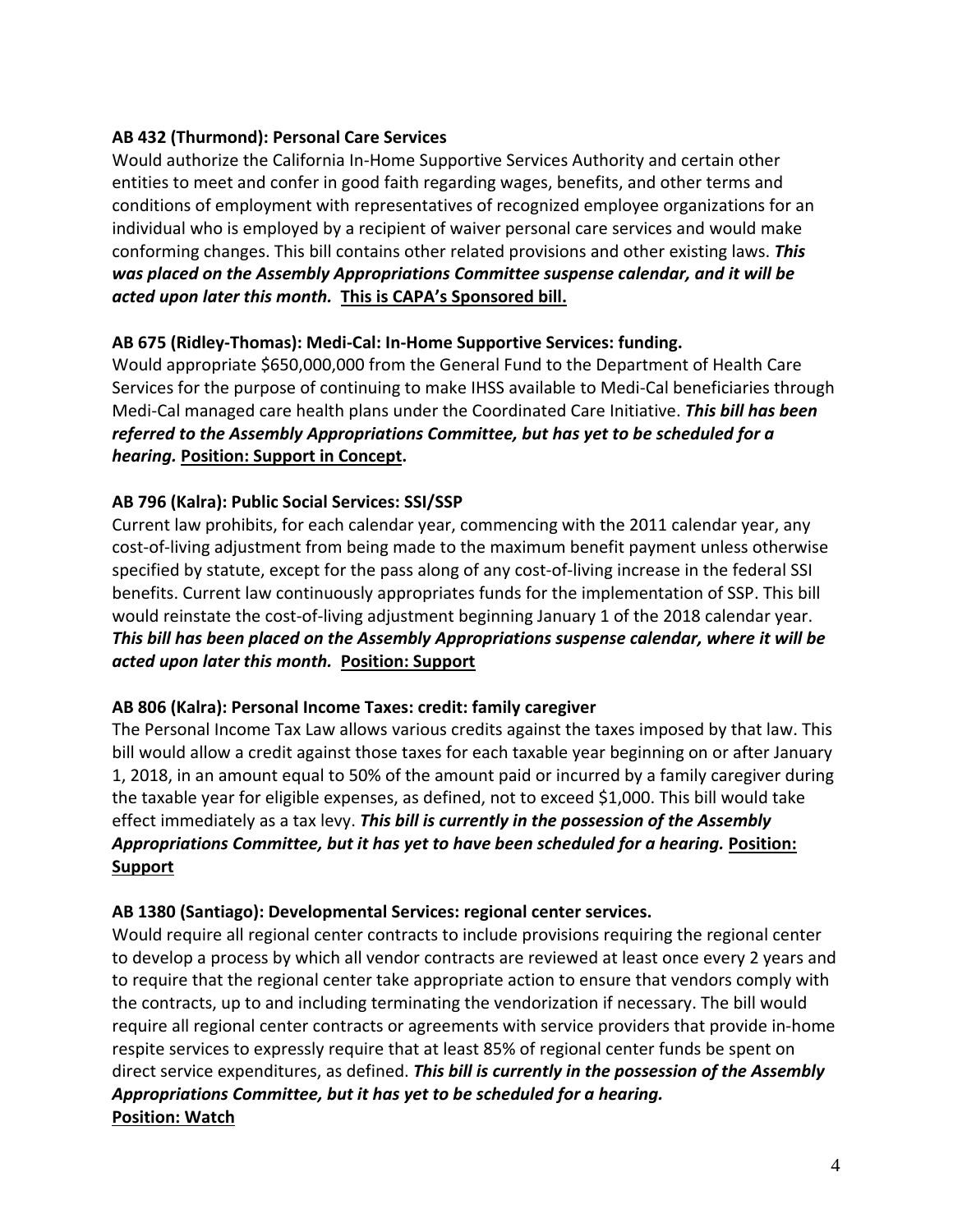### **SB 218 (Dodd): The Qualified ABLE Program: tax‐advantaged savings accounts.**

Would authorize the transfer of all amounts in the designated beneficiary's ABLE account to an ABLE account for another individual specified by either the designated beneficiary or the estate of the designated beneficiary upon the death of the designated beneficiary. The bill would prohibit the state from seeking distribution of any amount remaining in the designated beneficiary's ABLE account for any amount of medical assistance paid under the state's Medicaid plan and would prohibit the state from filing a claim for the payment, as specified. *This bill was placed on the Senate Appropriations Committee suspense calendar, and it will be acted upon later this month.* **Position: Support.**

# **PROGRAMS REPORT**

**Benefits Administration:** There were 10,601 IPs enrolled in the Valley Health Plan with 6,102 of those in the Classic Plan and 4,499 in the Preferred Plan. There were 11,271 IPs enrolled in the Dental/Vision plans during the month of April. There were 603 Eco Pass Clipper Cards issued.

#### **Enrollment:**

Number of IPs enrolled: 387

The number of individuals attending the group enrollment sessions was 60 to 70 per session. Group sessions are held Friday so approximately 475 in April.

**Registry Services:** There are 543 active IPs on the registry and 1037 active consumers. The registry:

- Completed 59 new consumer intakes
- Attained 82 matches
- Provided 526 interventions
- Created new consumer profiles in the database for each person added to the registry

**Care Coaching:** The Registry received 17 referrals for Care Coaching in the month of April. One referral was received from Santa Clara Family Health Plan.

**Urgent Care Registry** There was 15 hours of service authorized in April.

**Expedited Registry:** Expedited Registry received 6 referrals in April with 2 consumers receiving service. See supplemental registry information page for more information. Most consumers referred to expedited registry are served by other registry services that better meet the needs of the consumer.

**Registry Introductory Training (RIT):** There was one English RIT session held in April with 33 individuals invited to attend and 10 actually participating.

- Held 19 interviews
- Called 38 references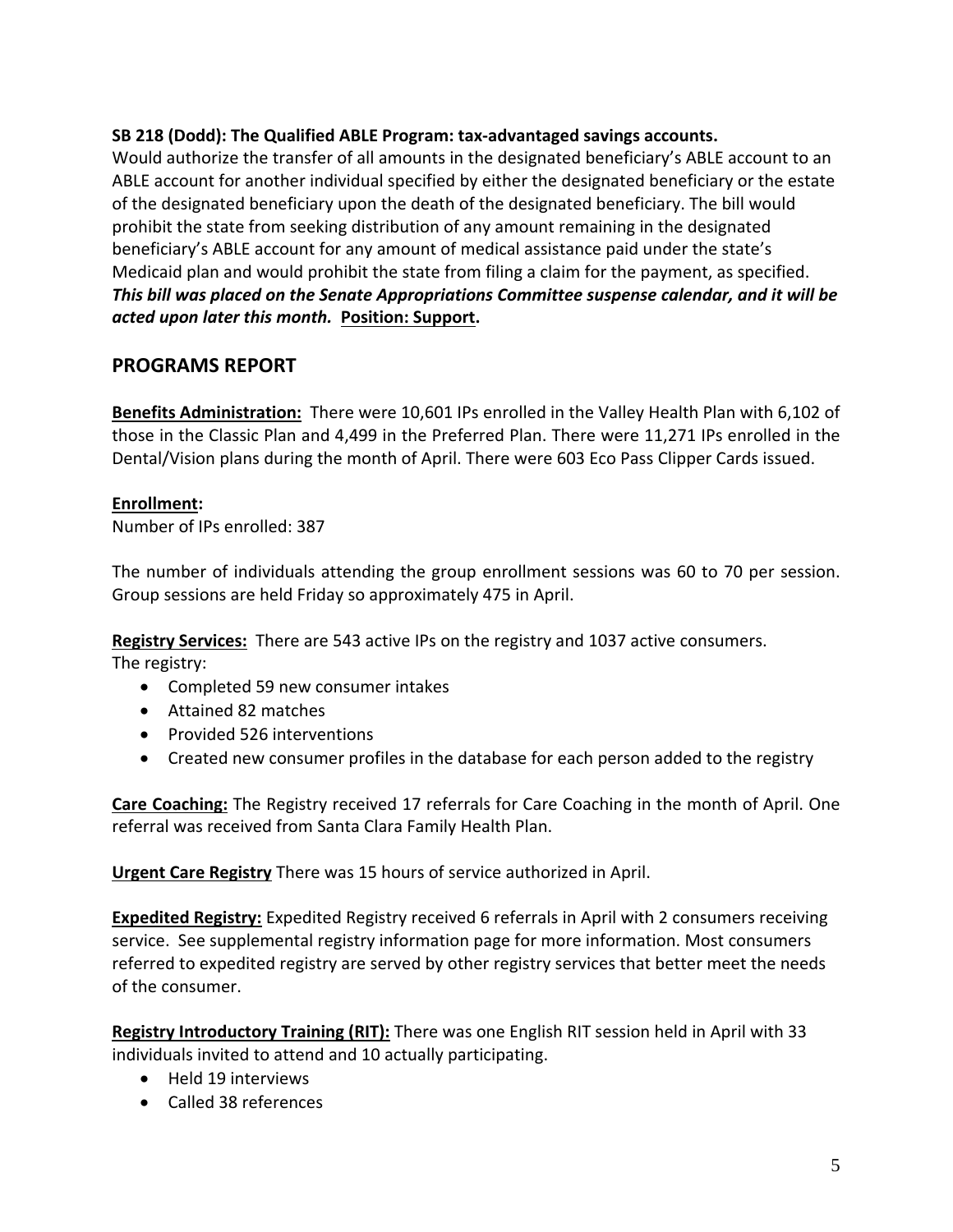- Completed 28 reference checks
- Added 12 new IPs to the registry

### **Training for Consumers and Providers:**

**Consumer Training:** One Call and Connect session was scheduled in April with 8 consumers registered. The session was cancelled due to technical problems at the time of the class. This will be rescheduled.

**IP Trainings Provided:** The Public Authority provided 13 training sessions in April training 185 providers.

**Over Time Training:** The Public Authority provided over the phone training/counseling for 12 IHSS providers on overtime issues and how to properly complete their timesheet.

**SEIU Dues Increase:** Effective May 1, 2017 SEIU 2015 will be increasing member dues to 3% of provider wages. In SCC this means those paying the lowest amount of \$12 will go up to \$15 and those at the highest level paying \$28 will increase to \$45.

**Over Time Video:** Shannin Prather, Training Manager developed this and did an outstanding job with this. The video has been up for two weeks and has over 375 views.

**California IHSS Consumer Alliance Report (CICA):** Janie Whiteford commented on the Public Authority's latest Consumer Connection newsletter and she thought it was very good.

Janie also reported that she was a speaker at the Parents Helping Parents Conference. In partnership with the Disability Collaborative of Santa Clara County, the agenda topic was "Advancing Our Future". This was a panel discussion on public and private financial supports for people with developmental disabilities.

Once again Janie reminded members of the CICA Advisory Committee Workshop scheduled for May  $24<sup>th</sup>$ . Scheduled for the call is Senator Mike McGuire. Janie emailed the meeting reminder and agenda to all members.

**Report from Social Services Agency:** Terri Possley reported that IHSS developed a new unit based team. The "wait terminators" team consists of 10 people, which is the committee of volunteers for this new project. This project will focus on reducing phone call wait times. They have a plan in place and they hope to implement it by August 2017 in order to reduce the wait/hold times. Currently the wait/hold times are 45 minutes to an hour or more.

Terri also reported on the "e-timesheets". There are currently 3 pilot counties: Yolo, Sacramento and Riverside who are working with e-timesheets. The counties at this time are not very happy with this new system. It seems as though the IPs are excited about it but not the Consumers. There are quite a few consumers that are calling in with a ton of questions via the phone and/or coming into the lobby with questions. There is no training offered at this time. The old way of doing timesheets still exists and can be used. At this point the go-live date planned for July may be delayed because of so many issues arising from the new system. This